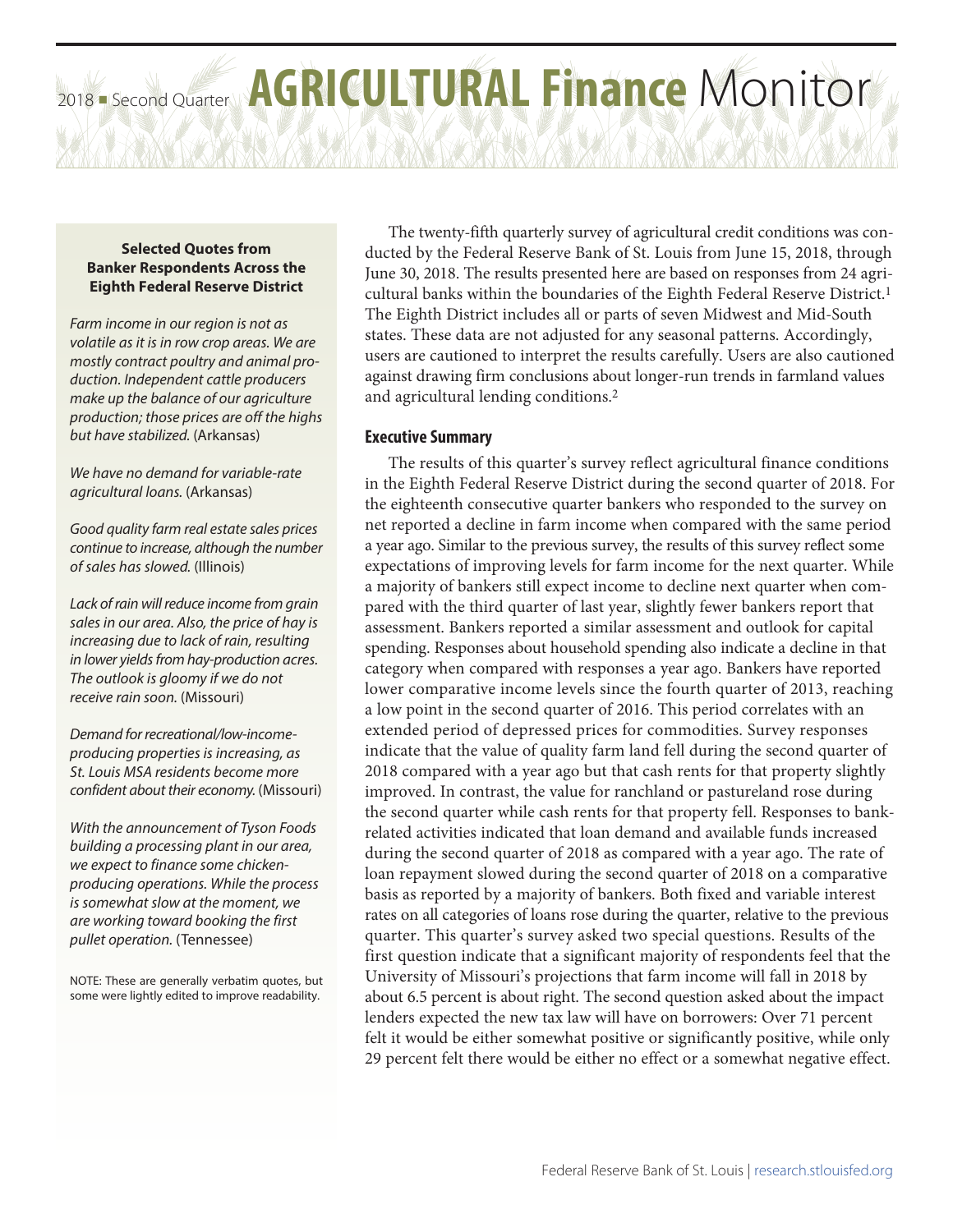In the survey, bankers are regularly asked two types of questions: (i) estimates of current dollar values and interest rates and (ii) expectations for future values. Dollar values and rates refer to the second quarter of 2018. Regarding expectations for future values, bankers were asked whether they expect values to increase, decrease, or remain constant (either relative to a year ago or relative to current values; see table descriptions). A "diffusion index" value was then created for "income and expenditures" and for the 3-month trends in "land values" and "cash rents" (per acre). The diffusion index was created by subtracting the percent of bankers that responded "decrease" from the percent that responded "increase" and then adding 100. We reasonably interpret a "remain constant" response as half a "decrease" response and half an "increase" response. Hence, index values from 0 to 99 indicate a majority witnessed/expected decreases; index values from 101 to 200 indicate a majority witnessed/expected increases; and an index value of 100 indicates an even split. More specifically, lower index values indicate proportionately more bankers witnessed/expected decreases.

The results reported in these tables refer to the entire Eighth Federal Reserve District.

# **Table 1**

#### **Income and Expenditures (versus year-ago levels)**

| Index value |
|-------------|
|             |
| 58          |
| 65          |
|             |
| 88          |
| 87          |
|             |
| 67          |
| 70          |
|             |

NOTE: Actual and expected values for the indexes use all responses from the 2018:Q2 survey.

## **Survey Results**

#### *Farm Income and Expenditures*

Survey results indicate that proportionately more bankers continue to report year-over-year declines in farm income. This is reflected in the diffusion index value of 58 and marks the eighteenth consecutive quarter with a value below 100. [NOTE: An index value of 100 would indicate an equal percentage of bankers reported increases and decreases in farm income relative to a year earlier.] The index value for the second quarter is worse that the value of 67 reported for the first quarter of 2018. When asked about expectations for farm income for the third quarter, responses yielded a diffusion value of 65. While this indicates that a majority of bankers still feel farm income will decline in the third quarter of 2018 compared with the same period last year, the percentage of bankers who feel that way is slightly lower. Levels of household spending and capital spending are both tied closely to farm income and,

# **Table 2**

#### **Land Values and Cash Rents (year/year change)**

|                          | <b>Percent or</b><br>index value |
|--------------------------|----------------------------------|
| <b>Land values</b>       |                                  |
| Quality farmland         | $-3.5%$                          |
| Expected 3-month trend   | 95                               |
| Ranchland or pastureland | 1.6%                             |
| Expected 3-month trend   | 95                               |
| Cash rents               |                                  |
| <b>Quality farmland</b>  | $0.4\%$                          |
| Expected 3-month trend   | 95                               |
| Ranchland or pastureland | $-9.0\%$                         |
| Expected 3-month trend   | 94                               |

NOTE: Changes in land values and cash rents are calculated using a common sample of respondents for the most recent survey as well as the survey conducted a year ago. Expected trends of land values and cash rents are calculated using all responses from the 2018:Q2 survey. Expected trends are presented as a diffusion index; see the note above for details about interpreting diffusion indexes.

not surprisingly, reflect that most bankers project a similar outlook for next quarter (see Table 1 and Figures 3 to 5). Readers are reminded that farm income is highly volatile and subject to seasonal fluctuations.

### *Current and Expected Land Values and Cash Rents*

Table 2 shows year-to-year percentage changes in land values and cash rents in the second quarter, as well as bankers' expectations for the next quarter. Quality farmland values decreased by 3.5 percent compared with a year ago, while cash rents increased by 0.4 percent relative to a year ago. In contrast, ranchland or pastureland values increased 1.6 percent in the second quarter compared with a year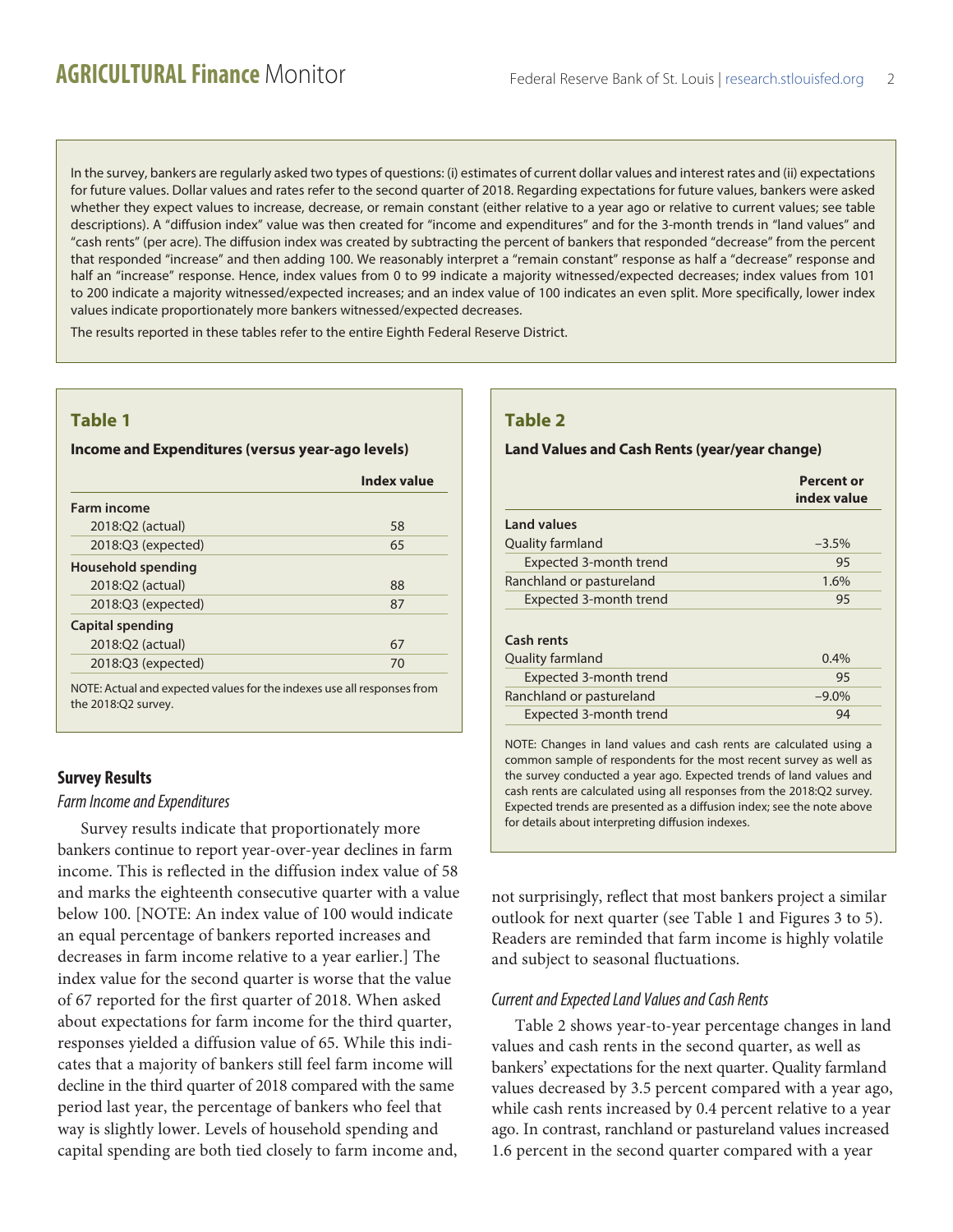



ago, while cash rents for that category of property declined 9 percent. The drop in cash rents for ranchland or pastureland was the largest percentage drop recorded since the fourth quarter of 2016. As shown in the index values in Table 2, proportionately more bankers expect in the next three months that quality farmland values and rents will be less than they were relative to a year ago. The same expectation also holds for ranchland or pastureland values and rents.

## *Outcomes Relative to Previous-Quarter Expectations*

Table 3 reports diffusion indexes for farm income, household expenditures, and three bank-related metrics for the second quarter of 2018, as well as the expected values for the second quarter that bankers reported in the firstquarter survey of 2018. [NOTE: For Table 3, we compute diffusion indexes using only those banks that responded to the 2018 first-quarter survey and the current survey.] As seen by the smaller actual diffusion indexes (relative to the expected indexes), a larger proportion of bankers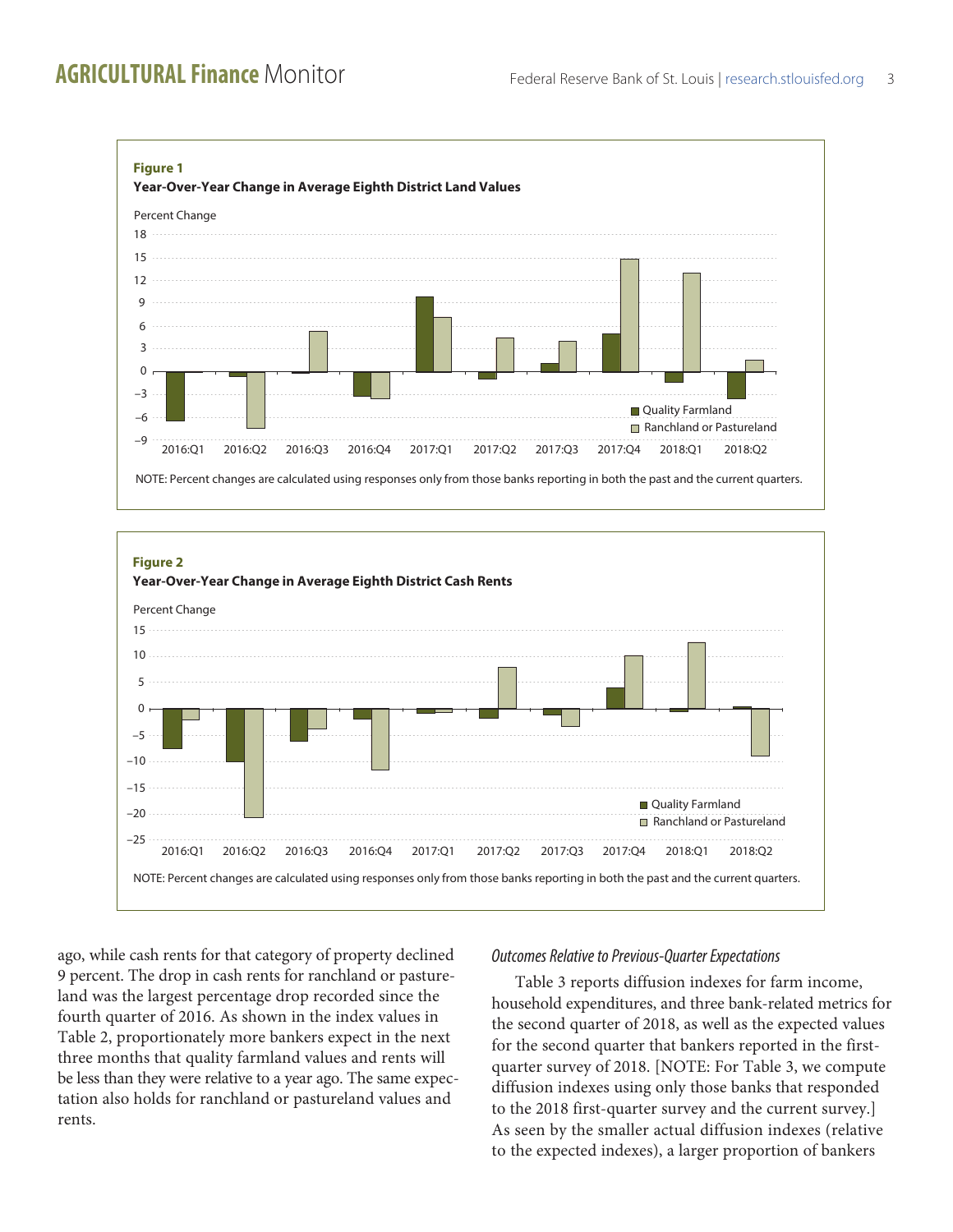# **Table 3**

#### **2018:Q2 Variables (versus year-ago levels)**

| <b>Farm income</b><br>Expected<br>Actual<br><b>Difference</b> | 85<br>50     |
|---------------------------------------------------------------|--------------|
|                                                               |              |
|                                                               |              |
|                                                               |              |
|                                                               | $-35$        |
| <b>Household spending</b>                                     |              |
| Expected                                                      | 90           |
| Actual                                                        | 85           |
| <b>Difference</b>                                             | $-5$         |
| <b>Capital spending</b>                                       |              |
| Expected                                                      | 80           |
| Actual                                                        | 55           |
| <b>Difference</b>                                             | $-25$        |
| <b>Demand for loans</b>                                       |              |
| Expected                                                      | 112          |
| Actual                                                        | 118          |
| <b>Difference</b>                                             | 6            |
| <b>Availability of funds</b>                                  |              |
| Expected                                                      | 100          |
| Actual                                                        | 106          |
| <b>Difference</b>                                             | 6            |
| Rate of loan repayment                                        |              |
| Expected                                                      | 88           |
| Actual                                                        | 88           |
| <b>Difference</b>                                             | $\mathbf{0}$ |

NOTE: All variables are reported using a diffusion index. See the note above Table 1 for details about interpreting diffusion indexes. For comparison purposes, we compute diffusion indexes using only those banks that responded to the given questions in both the past and the current quarters. Components may not sum to totals due to rounding.

reported that farm income declined in the second quarter than the proportion that were expecting a decline. Furthermore, a larger proportion of bankers reported a decline in capital spending than what was expected three months earlier. The proportion of bankers actually reporting a decline in household spending for the second quarter was also modestly more than had been expected. Proportionately more bankers reported that the actual demand for loans during the second quarter of 2018 was greater than had been expected three months earlier, and additionally they also reported a greater availability of funds. These developments appeared to make no difference in the rate of loan repayment: The proportion of bankers who felt that the actual rates of loan repayments had declined was

# **Table 4**

#### **Lending Conditions (versus year-ago levels)**

|                              | <b>Index value</b> |
|------------------------------|--------------------|
| Demand for loans             |                    |
| 2018:Q2 (actual)             | 126                |
| 2018:Q3 (expected)           | 105                |
| <b>Availability of funds</b> |                    |
| 2018:Q2 (actual)             | 109                |
| 2018:Q3 (expected)           | 100                |
| Rate of loan repayment       |                    |
| 2018:Q2 (actual)             | 87                 |
| 2018:Q3 (expected)           | 81                 |
|                              |                    |

NOTE: Demand for loans, availability of funds, and rate of loan repayment are reported using a diffusion index. See the note above Table 1 for details about interpreting diffusion indexes. Actual and expected values for indexes use all responses from the 2018:Q2 survey.

## **Table 5**

#### **Interest Rates (%)**

|                                 | 2018:Q2 | 2018:01 | <b>Change</b> |
|---------------------------------|---------|---------|---------------|
| <b>Operating</b>                |         |         |               |
| Fixed                           | 5.94    | 5.88    | 0.07          |
| Variable                        | 5.54    | 5.32    | 0.23          |
| Machinery/<br>intermediate-term |         |         |               |
| Fixed                           | 6.00    | 5.83    | 0.17          |
| Variable                        | 5.70    | 5.48    | 0.23          |
| Farm real estate                |         |         |               |
| Fixed                           | 5.81    | 5.52    | 0.29          |
| Variable                        | 5.53    | 5.27    | 0.26          |
|                                 |         |         |               |

NOTE: For comparison purposes, we calculate interest rates in both periods using a common sample of banks that responded to the given questions in both the past and the current quarters. Components may not sum to totals due to rounding.

equal to the proportion expecting lower repayment rates (that is, the actual and expected diffusion indexes were the same).

#### *Financial Conditions*

Table 4 reports our survey respondents' assessment of bank lending conditions in the Eighth District in the second quarter of 2018 alongside expectations for the third quarter.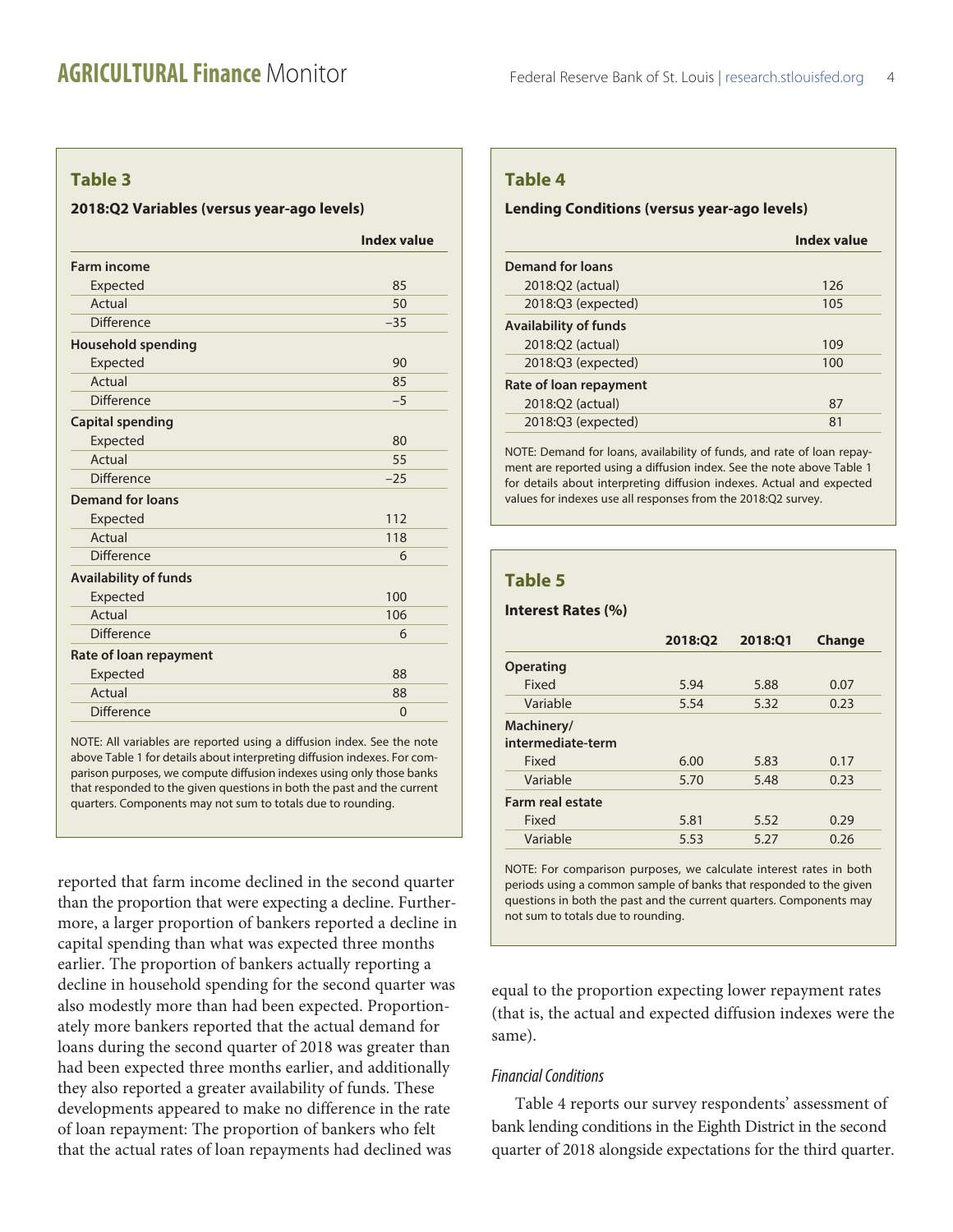

NOTE: All variables in Figures 3 through 8 are reported using a diffusion index. See the note above Table 1 for details about interpreting diffusion indexes. For comparison purposes, we compute diffusion indexes using only those banks that responded to the given questions in both the past and the current quarters. Expected values for indexes in 2018:Q3 are calculated using only the responses from the 2018:Q2 survey. There is no actual value (and hence no bar) for the final quarter shown in each figure. For all previous quarters, if no bar is shown, the actual value is 100.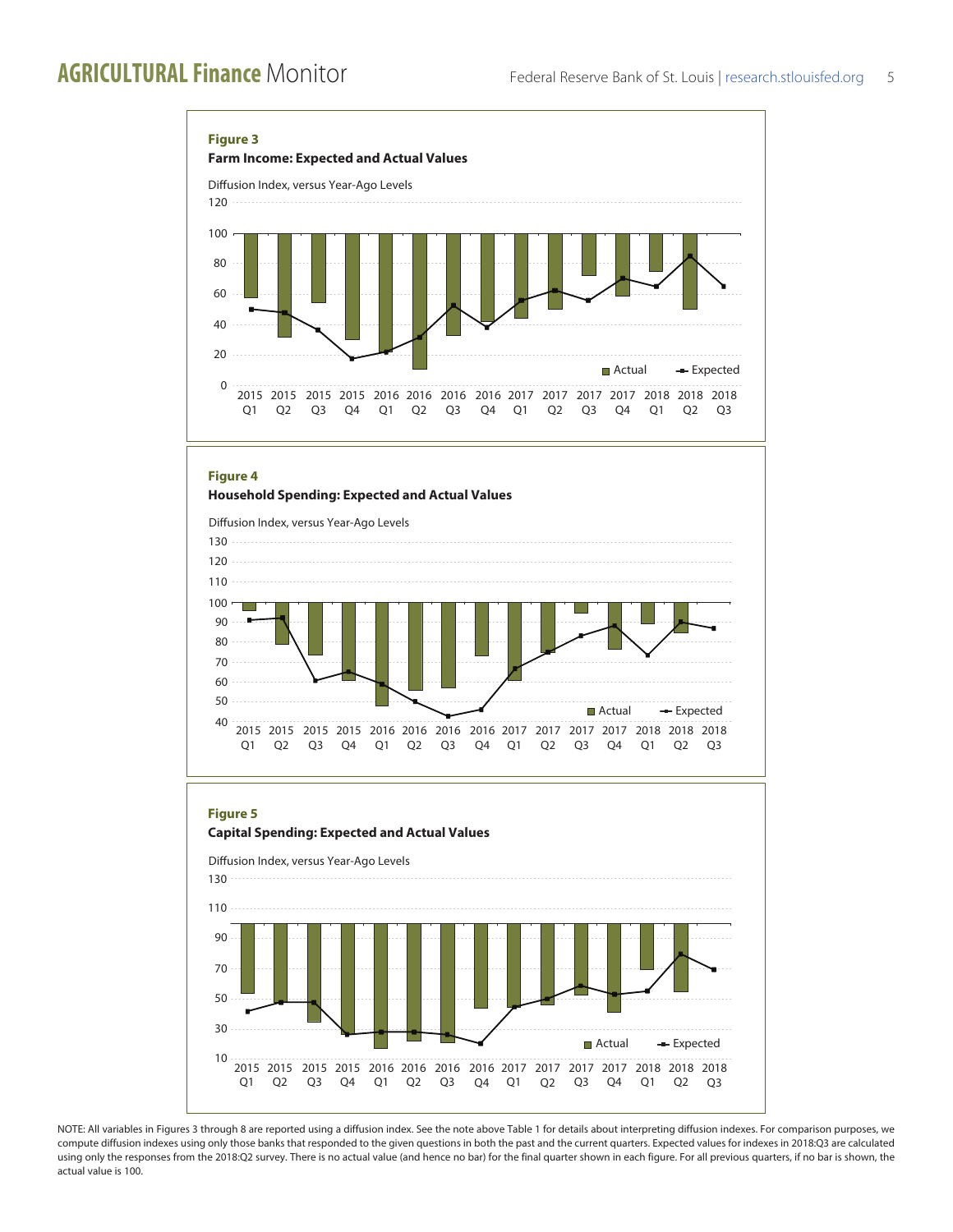

NOTE: All variables in Figures 3 through 8 are reported using a diffusion index. See the note above Table 1 for details about interpreting diffusion indexes. For comparison purposes, we compute diffusion indexes using only those banks that responded to the given questions in both the past and the current quarters. Expected values for indexes in 2018:Q3 are calculated using only the responses from the 2018:Q2 survey. There is no actual value (and hence no bar) for the final quarter shown in each figure. For all previous quarters, if no bar is shown, the actual value is 100.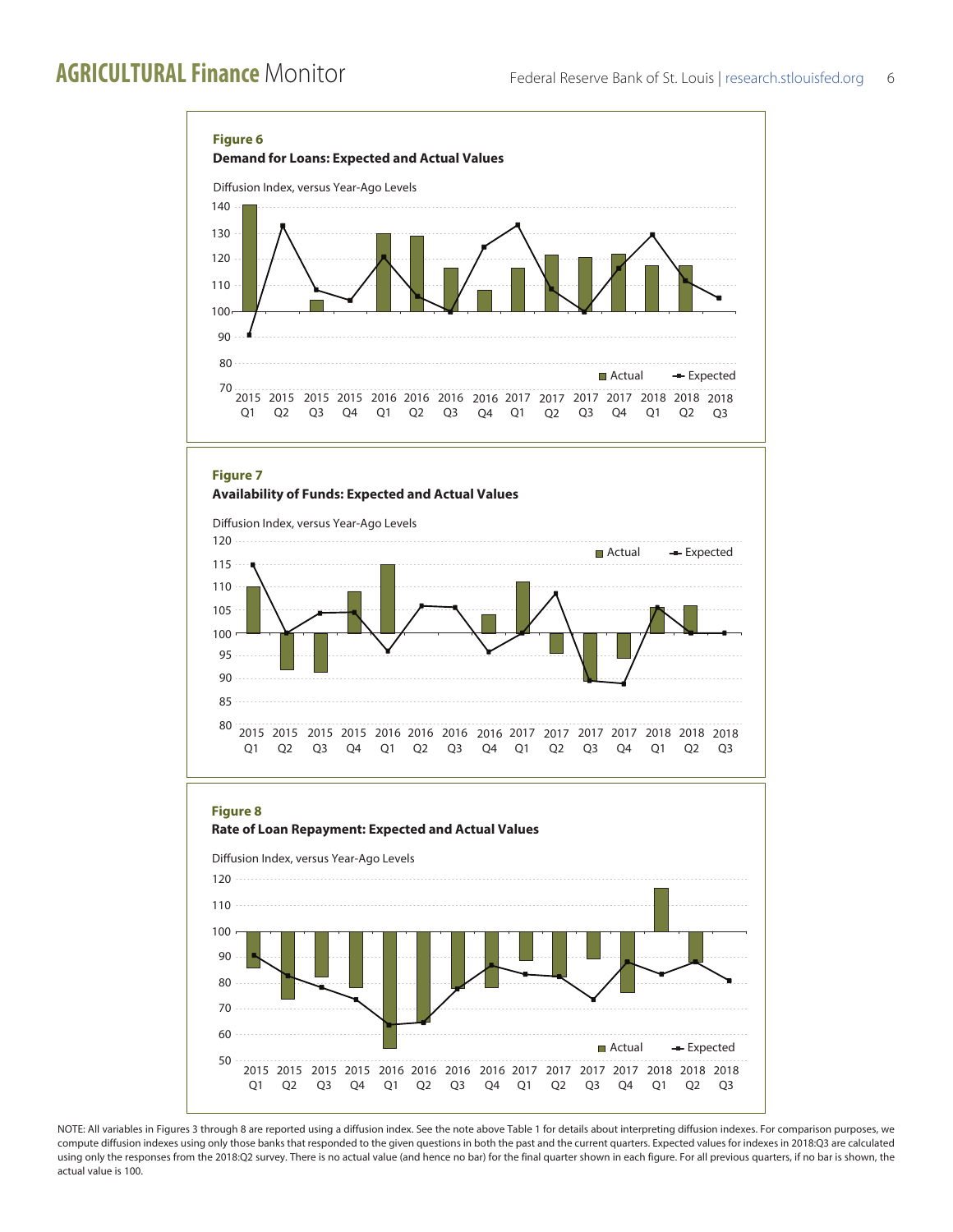As noted in previous surveys, the actual index values for the second quarter reported in Table 4 may differ from those reported in Table 3. The reason is that Table 4 uses all responses from the second-quarter 2018 survey, instead of a common sample between the current and previous surveys. Overall, bankers' expectations for loan demand, availability of funds, and rate of loan repayment for the third quarter of 2018 are less optimistic compared with actual results recorded for the second quarter. A slightly lower percentage of bankers, but still a majority, expect year-over-year loan demand to increase in the third quarter relative to a year earlier (an index value of 105), while bankers are evenly split regarding their expectations for availability of funds. Proportionately more bankers reported a decline in the rate of loan repayment in the second quarter (an index value of 87). The rate of loan repayment is expected to worsen slightly in the third quarter (an index value of 81).

Table 5 presents average interest rates on fixed- and variable-rate loan products in the second quarter of 2018 and the first quarter of 2018. Interest rates were higher in the second quarter for all categories. Fixed-rate real estate loans demonstrated the highest increase of 29 basis points while fixed-rate operating loans increased the least of the categories with an increase of only 7 basis points.

#### *Special Questions*

Table 6 reports the results of two special questions posed to our agricultural bankers. The first question asked bankers about the farm income projections issued in March 2018 by the University of Missouri's Food and Agricultural Policy Research Institute, which indicated a decline of about 6.5 percent in farm income for the year. A significant majority (79 percent of respondents to the survey) felt the projection was about right. The balance was basically split, with slightly more feeling the projection was too pessimistic than those who felt the projection was too optimistic.

The second special question asked bankers about the impact they expected the Tax Cuts and Jobs Act that was enacted in December 2017 would have on their borrowers. A significant number, 71 percent, indicated they expected the new law would have a somewhat positive or significantly positive impact on their borrowers; 25 percent felt the

# **Table 6**

#### **Special Questions**

**According to the latest baseline projections (March 2018) published by the Food and Agricultural Policy Research Institute at the University of Missouri–Columbia, U.S. net farm income (in 2017 dollars) is projected to fall by about 6.5 percent in 2018 to about \$60 billion. In your view, is FAPRI's baseline farm income projection:**

|                 | <b>Percent of respondents</b> |
|-----------------|-------------------------------|
| About right     | 79                            |
| Too optimistic  |                               |
| Too pessimistic | 13                            |

**The "Tax Cuts and Jobs Act" (Public Law 115-97) was enacted in December 2017. How much of an impact do you expect the new tax law will have on your agricultural borrowers?**

|                        | <b>Percent of respondents</b> |
|------------------------|-------------------------------|
| Significantly positive |                               |
| Somewhat positive      | 63                            |
| No effect              | 25                            |
| Somewhat negative      |                               |
| Significantly negative |                               |

new law would have no effect on their borrowers, while only 4 percent felt the impact would be negative.  $\blacksquare$ 

#### **Notes**

<sup>1</sup> An agricultural bank, for survey purposes, is defined as a bank for which at least 15 percent of its total loans outstanding finances agricultural production or purchases of farmland, farm equipment, or farm structures. As of June 30, 2018, there were 230 banks in the Eighth Federal Reserve District that met this criteria.

<sup>2</sup> Readers are also cautioned that the number of responses in each zone is relatively small. Statistically, this tends to suggest that the responses in each zone have a larger plus-or-minus margin of error than for the District as a whole. We have eliminated the zone-by-zone responses until the response rate improves.